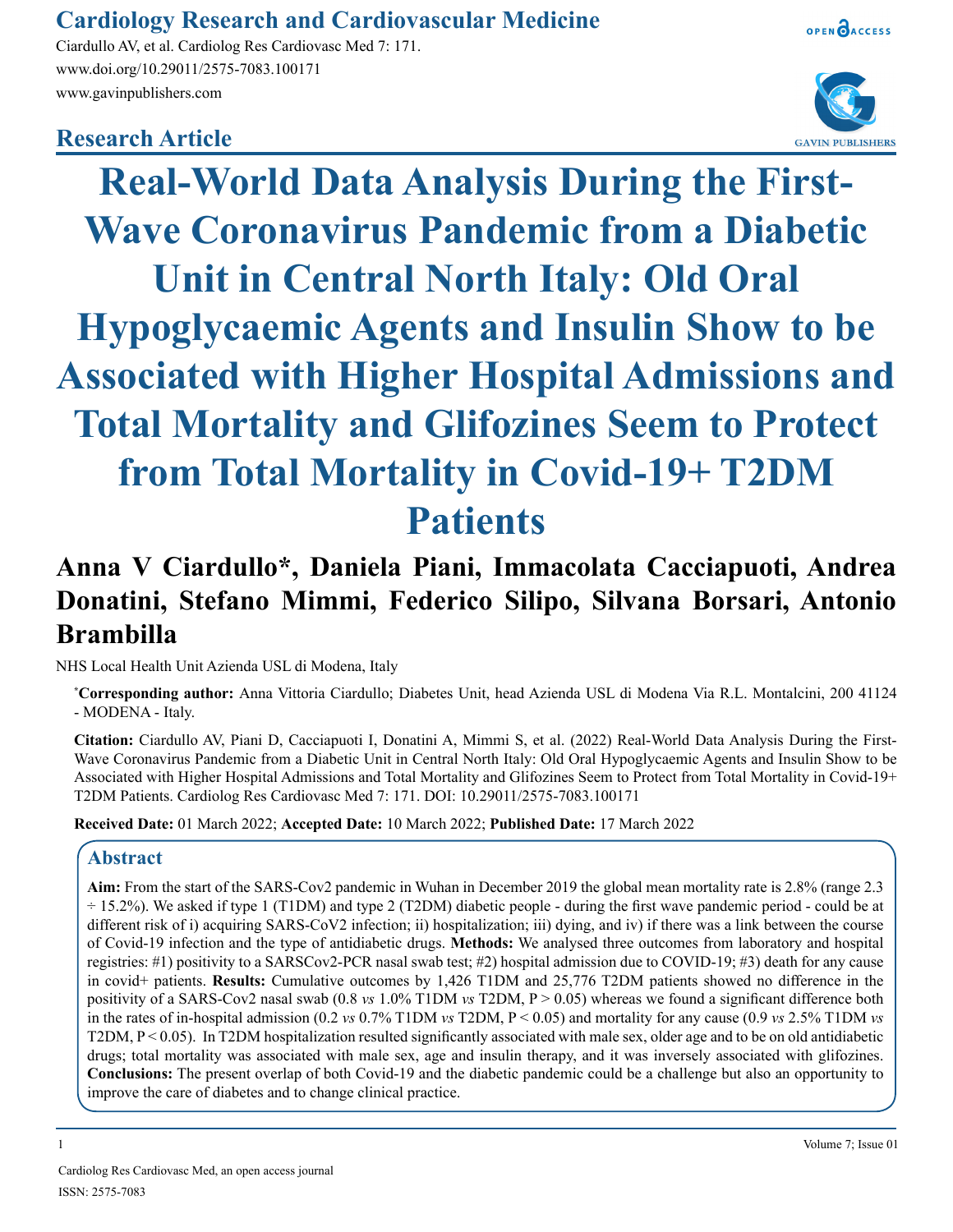**Keywords:** Diabetes mellitus; Covid-19; Clinical pharmacology; Pandemic; Mortality; Hospitalization; Glifozines; Insulin; Antidiabetic drugs

## **Introduction**

Coronavirus disease 2019, caused by a novel acute respiratory syndrome coronavirus (SARSCoV2), was declared to be a pandemic by the World Health Organisation on 11 March 2020 and had aroused worldwide public concern. From the start of the pandemic in Wuhan in December 2019 to date, 22 April 2021, the virus has infected 137,603,448 people with 2,876,691 deaths worldwide [1]. The global mean mortality rate is 2.8% (median age of 75 years), but the value ranges from 2.3% to 15.2%, depending on patient populations, diagnostic strategies and other factors. The need for Intensive Care Unit (ICU) admission is around 20% [2]. Several clinical conditions are described as associated with a higher risk for severe complications and death in Covid-19 infected patients, i.e., cardiovascular disease, diabetes and Chronic Kidney Disease (CKD). The fatality rate was 10.5% in persons with cardiovascular disease, 7.3% in diabetes, 6% in hypertension according to a population-based retrospective study in China [3]. A meta-analysis including 1,527 patients in Wuhan reported that hypertension, CVD and diabetes were the most prevalent disease observed in the patient with severe COVID-19 complications (17.1%, 16.4 and 9.7% respectively) [4].

Preliminary data from a sample of 355 patients who died of Covid-19 in Italy, showed a prevalence of diabetes of 35.5% [5]. Notably, more than 65% of diabetic patients were over 65 years of age, who also had a high age-specific risk of disease. Noteworthy, few data are available about the two main types of diabetes, i.e., autoimmune type 1 (T1DM) and type 2 (T2DM) diabetes mellitus.

#### **Aim**

As a result of these observations, many pertinent questions arose

- Did T1DM autoimmune and T2DM people show to be at different risks of acquiring SARS-CoV2 infection?
- ii) Did T1DM and T2DM people show to be at different risk to be hospitalized due to SARS-CoV2 infection?
- iii) Did T1DM and T2DM people show to be at different risks of dying during the first wave pandemic period?
- iv) Is there a link between the course of SARS-COV2 infection and the type of antidiabetic drugs the patients assumed?

Such questions have a potential interest to change clinical practice during the ongoing pandemic period too.

To answer these questions, we revised clinical outcomes in the study period January-September 2020 accounting for gender, age, type of diabetes and ongoing hypoglycaemic drugs (insulin, dipeptidyl-peptidase IV inhibitors [DPP4i], sodium-glucosecotransporter 2 inhibitors [SGLT2i], Glucagon-like peptide-1 receptor agonists [GLP-1 RAs], others hypoglycaemic agents [OHA]).

We have analysed the following three outcomes:

#1) positivity to a SARS-Cov2-PCR nasal swab test

#2)-hospital admission due to COVID-19

#3) death for any cause in covid+ patients.

#### **Materials and Methods**

We extracted the study outcomes from the unique certified laboratory as to the positivity to a SARS-Cov2-PCR nasal swab test; in the patients covid-19 positive we analysed DRGs hospital database as to hospital admission due to COVID-19 and inhospital mortality and from death registry for out-of-hospital mortality. T1DM and T2DM patients have given their written informed consent to Institutional data analysis of their clinical files for epidemiological and/or surveillance purposes.

To differentiate the type of diabetes (T1DM *vs* T2DM) we matched these data with those from the Diabetes institutional registry of the NHS Local Health Unit. We have collected all the T1DM and T2DM patients followed by the Diabetes Unit in the study period January-September 2020; we have categorized these patients regarding gender, age, type of diabetes and ongoing hypoglycaemic drugs (DPP4i, SGLT2i, GLP-1 RAs, OHA); OHA included sulphonylureas, glinides, pioglitazone, acarbose and metformin alone. We did not analyse separately metformin alone because in our current practice of a diabetes specialist second level care network we prescribe metformin at diagnosis as default due to population basic characteristics; furthermore, because of national reimbursement rules in our diabetologists network, we take care of T2DM with newer antidiabetic drugs, namely DPP4i, SGLT2i, GLP1-RAs and insulin for complicated disease both in monotherapy and in association with metformin or insulin or others.

Descriptive frequencies of patients' characteristics were calculated and expressed as number and percentage for categorical and dichotomous or mean  $(\pm \text{ std. dev.})$  for continuous variables.

We explored the association between the three study outcomes as independent variables and the study variables using multivariate logistic regression and expressed as Odds Ratios (OR) adjusted for age, sex and antidiabetic drugs. The significance of the P-value was  $\leq 0.05$ .

#### **Results**

We studied 1,426 T1DM and 25,776 T2DM patients in the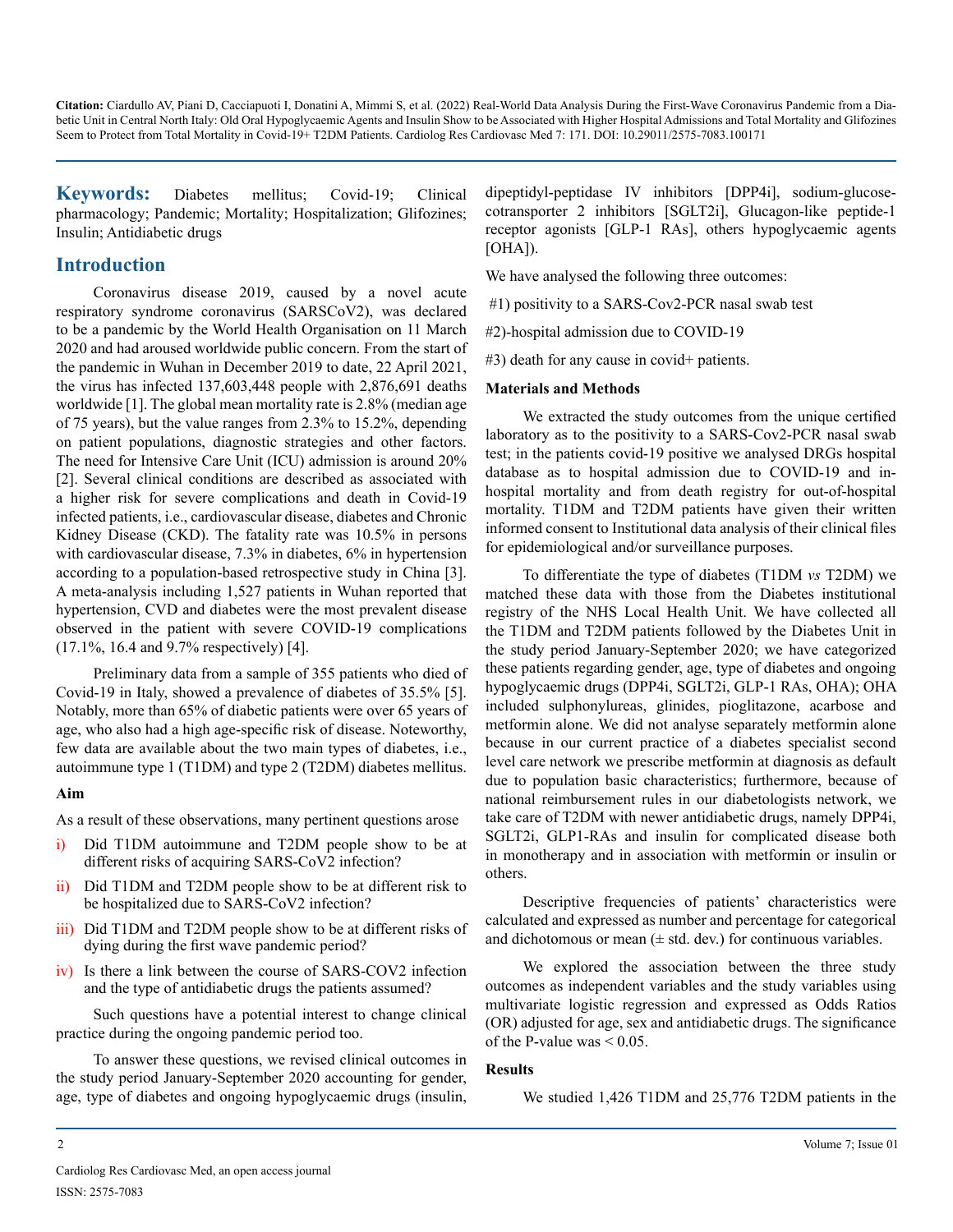first-wave pandemic (Jan-Sept 2020). Their characteristics and cumulative outcomes by type of diabetes are shown in table 1. Mean age resulted insignificant difference between the two groups T1DM *vs* T2DM of about two decades.

Cumulative study outcomes' frequencies showed no difference in the positivity of a SARS-Cov2 nasal swab (0.8 *vs* 1.0% T1DM *vs* T2DM, P > 0.05). We found a significant difference both in the rates of in-hospital admission (0.2 *vs* 0.7% T1DM *vs* T2DM, P < 0.05) and mortality for any cause  $(0.9 \text{ vs } 2.5\% \text{ T1DM vs } T2DM, P < 0.05)$  in Covid+ patients (Table 1).

|                                            | T1DM (N. 1,426) |               | T2DM (N. 25,776) |               | P-value |  |  |
|--------------------------------------------|-----------------|---------------|------------------|---------------|---------|--|--|
|                                            | N.              | $\frac{0}{0}$ | N.               | $\frac{6}{6}$ |         |  |  |
| Sex                                        |                 |               |                  |               |         |  |  |
| Female                                     | 614             | 43%           | 10751            | 42%           | N.S.    |  |  |
| Male                                       | 812             | 57%           | 15025            | 58%           | N.S.    |  |  |
| Age (mean $\pm$ std. dev.)                 | $49.4 \pm 16.6$ |               | $69.0 \pm 12.8$  |               | < 0.001 |  |  |
| Hypoglycaemic Drugs*                       |                 |               |                  |               |         |  |  |
| Insulin                                    | 1203            | 84%           | 5563             | 22%           | < 0.001 |  |  |
| DPP4i                                      | 49              | 3%            | 4172             | 16%           | < 0.001 |  |  |
| GLP1-RA                                    | 1               | $0\%$         | 625              | 2%            | < .0001 |  |  |
| SGLT2i                                     | 24              | 2%            | 1939             | 8%            | < 0.001 |  |  |
| $OHA^{**}$                                 | 278             | 19%           | 18580            | 72%           | < 0.001 |  |  |
|                                            | T1DM (N. 1,426) |               | T2DM (N. 25,776) |               | P-value |  |  |
| <b>Outcomes</b>                            | N.              | $\frac{0}{0}$ | N.               | $\frac{0}{0}$ |         |  |  |
| #1. SARS-Cov2+***                          | 11              | $0.8\%$       | 255              | $1.0\%$       | N.S.    |  |  |
| #2. Hospital admission for severe COVID-19 | 3               | $0.2\%$       | 173              | $0.7\%$       | 0.0346  |  |  |
| #3. Mortality (any cause)                  | 13              | 0.9%          | 644              | 2.5%          | 0.0001  |  |  |

**Table 1: Patients' characteristics and cumulative outcomes in the study period (Jan-Sept 2020);**N.S. Not Significant = P-value 0.05;

\*Metformin was associated with all drugs and not considered alone;\*\*Other hypoglycaemic agents: sulphonylureas, glinides, pioglitazone, acarbose and metformin alone;\*\*\* SARS-Cov2-PCR nasal swab molecular test positivity.

In multivariate logistic regression, no significant association was found with outcome #1 - positivity to a SARS-Cov2 nasal swab molecular test. As to the outcome #2 - hospital admission - in T1DM no significant association was found. Whereas in T2DM outcome #2 resulted significantly associated with male sex, older age and to be on OHA therapy. As to the outcome #3 - total mortality - in T1DM it was significantly associated only with older age. In T2DM the outcome # resulted significantly associated with male sex, older age and to be on insulin therapy; it was inversely associated with current treatment with SGLT2i (Table 2).

|                                                      | T1DM (N. 1,426) |         | T2DM (N. 25,776) |         |
|------------------------------------------------------|-----------------|---------|------------------|---------|
| Outcome #1. SARS-Cov2+ PCR nasal swab molecular test | Adj OR          | P-value | Adj OR           | P-value |
| Sex (F vs M)                                         | 0.71            | N.S.    | 0.94             | N.S.    |
| Age (mean $\pm$ std. dev.)                           | .00.            | N.S.    | 1.00             | N.S.    |
| Insulin (Yes $vs$ No)                                | .30             | N.S.    | 1.14             | N.S.    |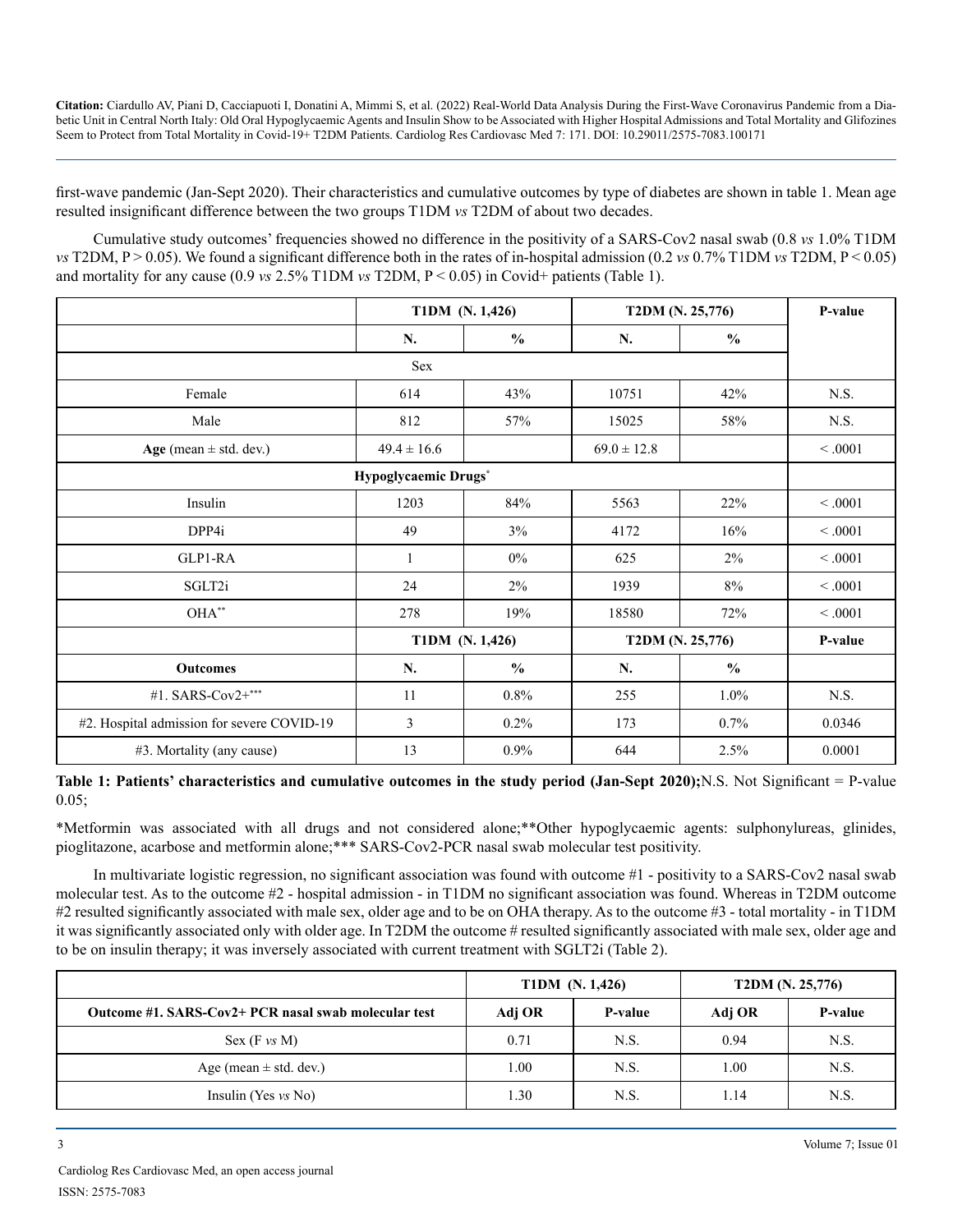| DPP4i (Yes vs No)                                                                                                                       | 0.86            | N.S.    | 1.10             | N.S.    |
|-----------------------------------------------------------------------------------------------------------------------------------------|-----------------|---------|------------------|---------|
| GLP1-RA (Yes vs No)                                                                                                                     | 0.62            | N.S.    | 1.23             | N.S.    |
| SGLT2i (Yes vs No)                                                                                                                      | 491.03          | N.S.    | 0.80             | N.S.    |
| OHA <sup>*</sup> (Yes vs No)                                                                                                            | 0.004           | N.S.    | 1.09             | N.S.    |
|                                                                                                                                         | T1DM (N. 1,426) |         | T2DM (N. 25,776) |         |
| Outcome #2. Hospital admission for severe COVID-19                                                                                      | Adj OR          | P-value | Adj OR           | P-value |
| Sex $(F vs M)$                                                                                                                          | 0.83            | N.S.    | 0.79             | 0.0045  |
| Age (mean $\pm$ std. dev.)                                                                                                              | 1.00            | N.S.    | 1.02             | 0.0009  |
| Insulin (Yes $vs$ No)                                                                                                                   | 150.8           | N.S.    | 1.13             | N.S.    |
| DPP4i (Yes vs No)                                                                                                                       | 1.09            | N.S.    | 1.13             | N.S.    |
| GLP1-RA (Yes vs No)                                                                                                                     | 0.81            | N.S.    | 1.16             | N.S.    |
| SGLT2i (Yes vs No)                                                                                                                      | 0.91            | N.S.    | 0.93             | N.S.    |
| OHA <sup>*</sup> (Yes vs No)                                                                                                            | 0.01            | N.S.    | 1.27             | 0.0182  |
|                                                                                                                                         | T1DM (N. 1,426) |         | T2DM (N. 25,776) |         |
| Outcome #3. Mortality (any cause)                                                                                                       | Adj OR          | P-value | Adj OR           | P-value |
| Sex $(F vs M)$                                                                                                                          | 0.95            | N.S.    | 0.85             | < 0.001 |
| Age (mean $\pm$ std. dev.)                                                                                                              | 1.10            | < 0.001 | 1.08             | < 0.001 |
| Insulin (Yes vs No)                                                                                                                     | 2.26            | N.S.    | 1.65             | < 0.001 |
| DPP4i (Yes vs No)                                                                                                                       | 1.91            | N.S.    | 1.09             | N.S.    |
| $GLP1-RA$ (Yes $vs$ No)                                                                                                                 | 0.005           | N.S.    | 0.67             | N.S.    |
| SGLT2i (Yes vs No)                                                                                                                      | 0.004           | N.S.    | 0.69             | 0.0036  |
| $OHA^*$ (Yes vs No)                                                                                                                     | 0.64            | N.S.    | 0.97             | N.S.    |
| N.S. Not Significant = P-value 0.05; *Other hypoglycaemic agents: sulphonylureas, glinides, pioglitazone, acarbose and metformin alone. |                 |         |                  |         |

**Table 2:** Multivariate logistic regression in the study period (Jan-Sept 2020).

# **Discussion**

Generally, individuals with diabetes are postulated to be at greater risk of respiratory tract infection compared to the healthy general population [13,14]; it has even been postulated that people with diabetes are more susceptible to Covid-19 and that SARS-Cov2 infection may also exacerbate hypoglycemia, inflammatory responses and diabetic complication, such as diabetic ketoacidosis, which increase the risk of being critically ill [7,8]. Fadini, et al. [12] found no significant increase in susceptibility to SARS-Cov2 infection in diabetic people but did find an increased risk of worse Covid-19 progression and outcomes. However, regardless of the type of diabetes, the severity of the disease differs according to

age, complications, and how well it is controlled [7]. We have no data about the susceptibility to SARS-Cov2 infection by the diabetic population in Modena, but we observe that the probability of testing positive in a SARS-Cov2-PCR nasal swab molecular test in the time range January-September 2020 was the same for T1DM and T2DM people. As depicted in Table 1, data collected from our database showed a lower number of SARS-Cov2 positive patients, hospitalization and death for any cause. Furthermore, neither gender nor age was related to an increased probability of testing positive in a nasal swab test. Interestingly, the probability of testing positive was not influenced by ongoing antidiabetic drugs. In particular, there was no evidence of protective effect by intake of DPP4 inhibitors. DPP4, originally known as cluster differentiation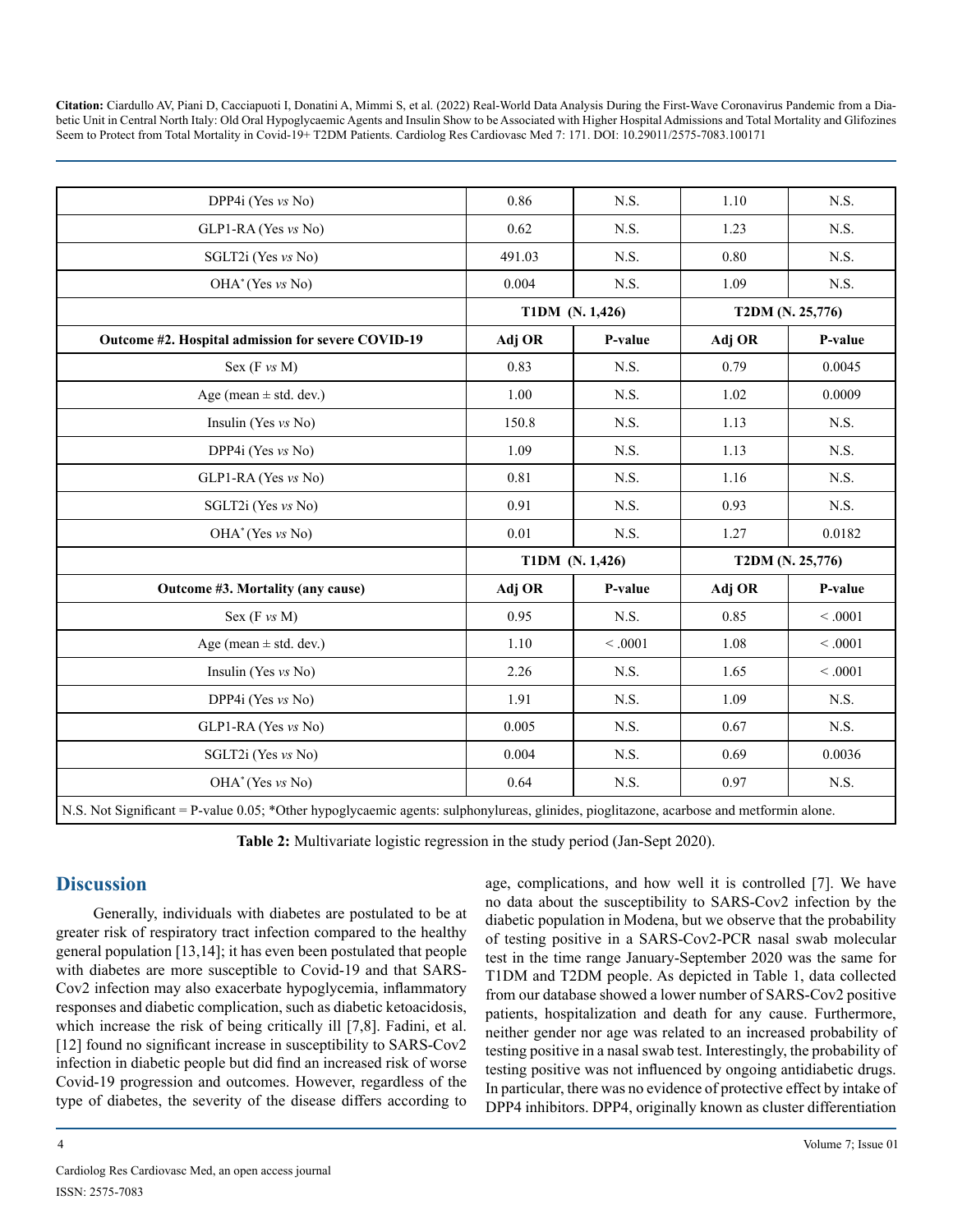26 (CD26), is a multifunctional soluble and cell-bound serine protease and plays a critical role in glucose homeostasis and inflammatory responses [9]. While the lung appeared to be the organ with the second-highest expression of DPP4/CD26 in rats, it was assumed that DPP4/CD26 system modulation may prevent the entry of the virus into the cells and stop the cytokine storm in the lung [11]. Nevertheless, current knowledge has not fully supported the beneficial effects of DPP4 inhibitors on patients with diabetes and Covid-19 [7-10].

We found significant differences between T1DM and T2DM about the risk of hospitalization due to Covid-19 (0.2% *vs* 0.7%) as well as the risk of death due to any cause (0.95% *vs* 2.5%). Interestingly, the mortality rates were lower than those reported above both in global mean mortality [2] and diabetes in China [3]. The differences between T1DM *vs* T2DM could be easily explained by the two decades significant difference in mean age (Table 1). Furthermore, in T2DM patients, we observed that older age and male sex are associated with higher adjusted OR for hospitalization. Noteworthy, in T2DM the ongoing therapy with drugs other than insulin, DPP4, GLP1-Ra and SGLT2, mainly sulphonylurea or glinides, resulted to be associated with a higher risk of hospitalization (Table 2).

The risk of death for any cause showed a different pattern between the two groups of patients, i.e., it was associated only with older age in T1DM while in T2DM patients it was associated with older age and male sex. The explanation about the sex-role differences in T1DM and T2DM is not included in the study design, however, we might suggest that a diagnosis of T1DM could account for the sex differences risk due to Covid-19 infection. To confirm our hypothesis further investigations are needed.

As to hypoglycaemic drugs in T2DM, the odds of death for any cause were associated with the use of insulin, which is associated with long-standing and more complicated diseases. Ongoing therapy with DPP4 inhibitors or GLP1-RAs does not appear to confer any protective effect on hospitalization or death among Covid-19 diabetic patients. Unexpectedly, home therapy with SGLT2 inhibitors (glifozines) was associated with a significantly lower death rate. SGTL2i are therapeutic drugs that promote renal excretion of glucose. As a potential adverse effect, they can produce volume contraction, risk of dehydration, and euglycemic diabetic ketoacidosis under particular pathophysiological conditions, such as acute inflammatory illness caused by SARScov2 infection. For these reasons, experts advise against the use of SGLT2i in diabetic and Covid-19 inpatient or during acute phase illness [2,14]. However, a lot of evidence showed the efficacy and metabolic and cardiovascular benefits of SGTL2i in the chronic care setting. Empagliflozin first showed a relative risk reduction of 14% in the primary outcome (composite of non-fatal myocardial

infarction or stroke, or death from cardiovascular causes), 38% in cardiovascular death, 35% in hospitalization for heart failure and 32% in all-cause mortality (15). Following empagliflozin, other glifozines shared such evidence on cardiovascular outcomes, both in diabetic and non-diabetic patients [16,17]. In particular, they reduced the rate of worsening heart failure and hospitalization for heart failure or cardiovascular and total mortality [18,19]. The same drugs collected great evidence about their nephroprotective effects, and they reduced the rate of the doubling of serum creatinine, or renal death or end-stage-renal-disease [20-22].

These data also highlight the importance of correctly approaching the diabetic patient, regarding phenotype [23], cardiovascular risk [28] and diabetic complications [24-26] and comorbidities [27]. As far as we can appropriately characterize the T2DM patient's profile, thus tailoring his treatment needs, we could be able to better prevent complications in chronic and in the acute setting of care to improve outcomes even during a severe acute illness such as Covid-19.

During the first wave of the pandemic: i) T1DM autoimmune and T2DM people showed the same risk of SARS-CoV2 infection; ii) T1DM showed a significantly lower risk than T2DM in hospitalization due to SARS-CoV2 infection iii) T1DM showed significantly lower mortality than T2DM; iv) antidiabetic drugs showed different influence on SarsCoV2 infection in T2DM traditional oral hypoglycaemic drugs and insulin were associated with higher hospital admissions and total mortality, whereas glifozines seemed to protect from total mortality in Covid-19+ and T2DM patients.

The low rate of SARS-CoV2 positive patients observed in our study might be related to 1) effective communication with diabetic patients to increase their awareness on the risk of SARS-CoV2 infection in the presence of diabetes, 2) a successful and innovative remote management of diabetic patients both scheduled and on-demand, and 3) careful sanctification and management of patients in the waiting areas to avoid interpersonal contact.

In Italy, reimbursement rules are under revision because the time has come to extend the prescription of innovative antidiabetic drugs to the totality of clinicians, mainly the general practitioners, to provide effective fair treatment with innovative drugs thus allowing the GPs to have an active role in the management of diabetic patients.

This new opportunity could be of great help either for clinicians to improve the management of treatment and for diabetic patients to improve their quality of life. The present overlap of both Covid-19 and diabetic ongoing pandemic could be a challenge in the care of diabetes. Our data, though limited, have shown that the answers to the questions above do have the potential to change